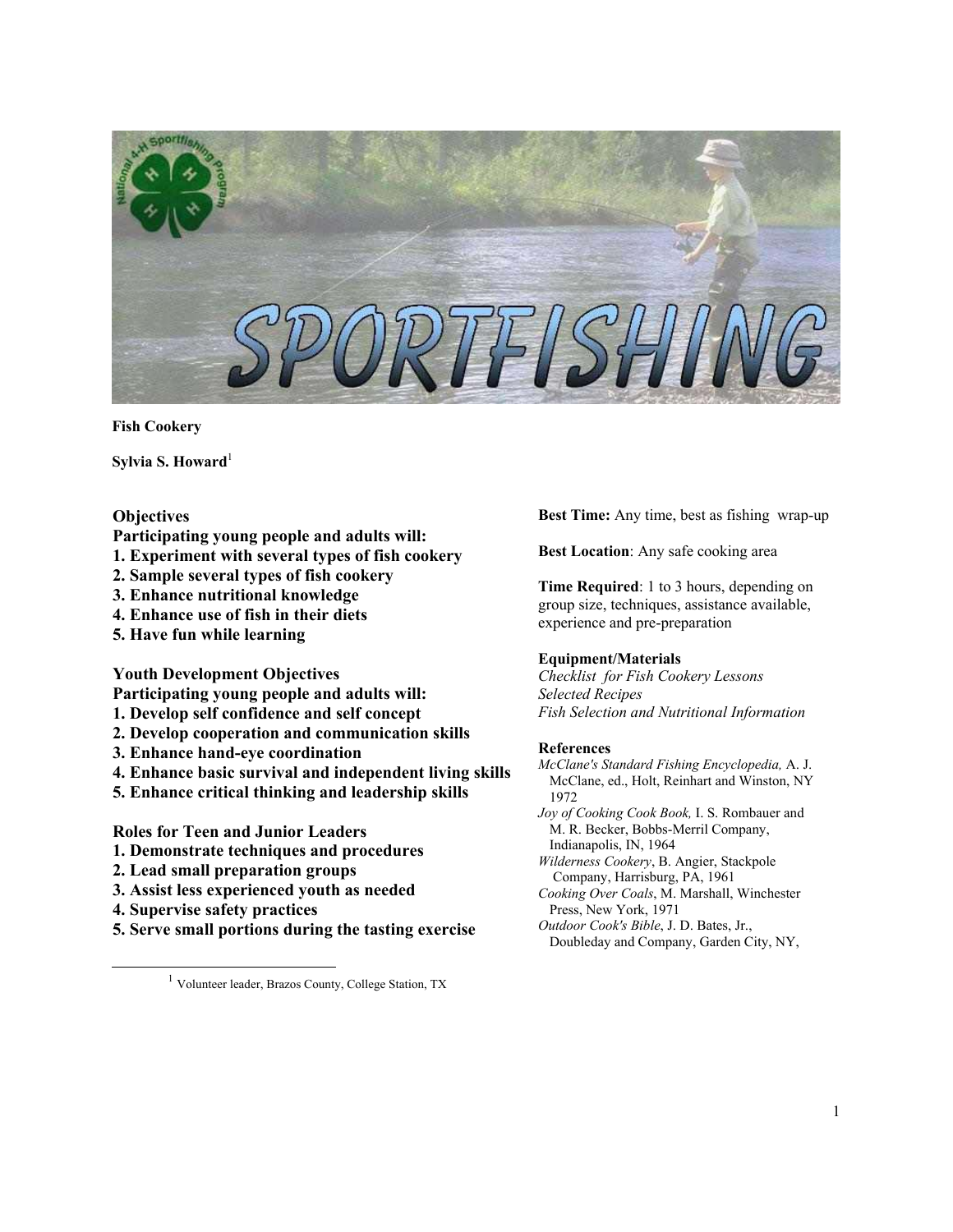- **6. Assist with set up and arrangements**
- **7. Discuss favored fish dishes with the group**
- **8. Assist in preparation activities as needed**

**Potential Parental Involvement** 

- **1. See "Roles for Teen and Junior Leaders" above**
- **2. Provide teaching/cooking sites**
- **3. Provide necessary equipment**
- **4. Support teen leaders in preparation groups**
- **5. Provide fish/ingredients for the dishes being prepared**
- **6. Demonstrate favored cooking techniques**
- **7. Assist in preparing the taster's meal**
- **8. Provide accompanying dishes for taster's meal**
- **9. Discuss personal experiences in fish cookery**

1963

*Dr. Dean Ornish's Program for Reversing Heart Disease*, D. Ornish, M.D., Random House, New York, 1990

### **Evaluation Activities/Suggestions**

- 1. Use interactive instruction throughout
- 2. Observe cooperation and participation in group activities
- 3. Review group activity outcomes
- 4. Comments and discussion following tasting session

### **Safety Considerations**

- **1. Check for any known food allergies among the participants. Know the signs of allergic reactions and be prepared to transport anyone with a severe reaction to suitable medical care.**
- **2. Teach and practice food safety (handling, temperature control, potential for cross contamination, personal hygiene) at all times.**
- **3. Teach and practice safety around fires, hot oil, and other hazards associated with cooking.**
- **4. Be sure any outdoor cooking fire is contained properly and that fire fighting materials are at the cooking site.**
- **5. Have ice available as an immediate treatment for minor burns.**
- **6. Have a well stocked first aid kit on hand and know how to use it.**
- **7. Consider teaching individual lessons to teen leaders or adult volunteers before they assist in teaching the members.**

### **Lesson Outline**

**Leaders' Note**: This lesson can be taught as a single lesson with group participation or as a series of lessons involving the entire group. Access to equipment, age and experience level, location, and time available all influence that choice. One effective method of presenting the lesson in a workshop setting is to train junior and teen leaders in the techniques, then have each teen leader instruct a small group of participants in the cooking process. While this lesson looks like it lends itself to demonstration-discussion techniques, the members will learn much more using hands-on activity. Careful pre-preparation can reduce the time commitment considerably.

#### **Presentation**

I. Fish as food

- A. Excellent source of protein
- B. Low fat
- C. Wide variety of flavors
- D. Many cooking techniques
- E. Fish consumption advisories
- 1. Contaminant advisories
- 2. Minimizing contaminants
- 3. Pregnant women and young people

## **Application**

Ask participants to **DISCUSS** some of the ways they have eaten fish or the kinds of fish they have eaten. **NOTE** that fish are a healthy form of protein that can be cooked in a many different ways.

 If any fish advisories are in the area, **NOTE** them and **DISCUSS** their implications. **NOTE** any ways that contamination can be reduced.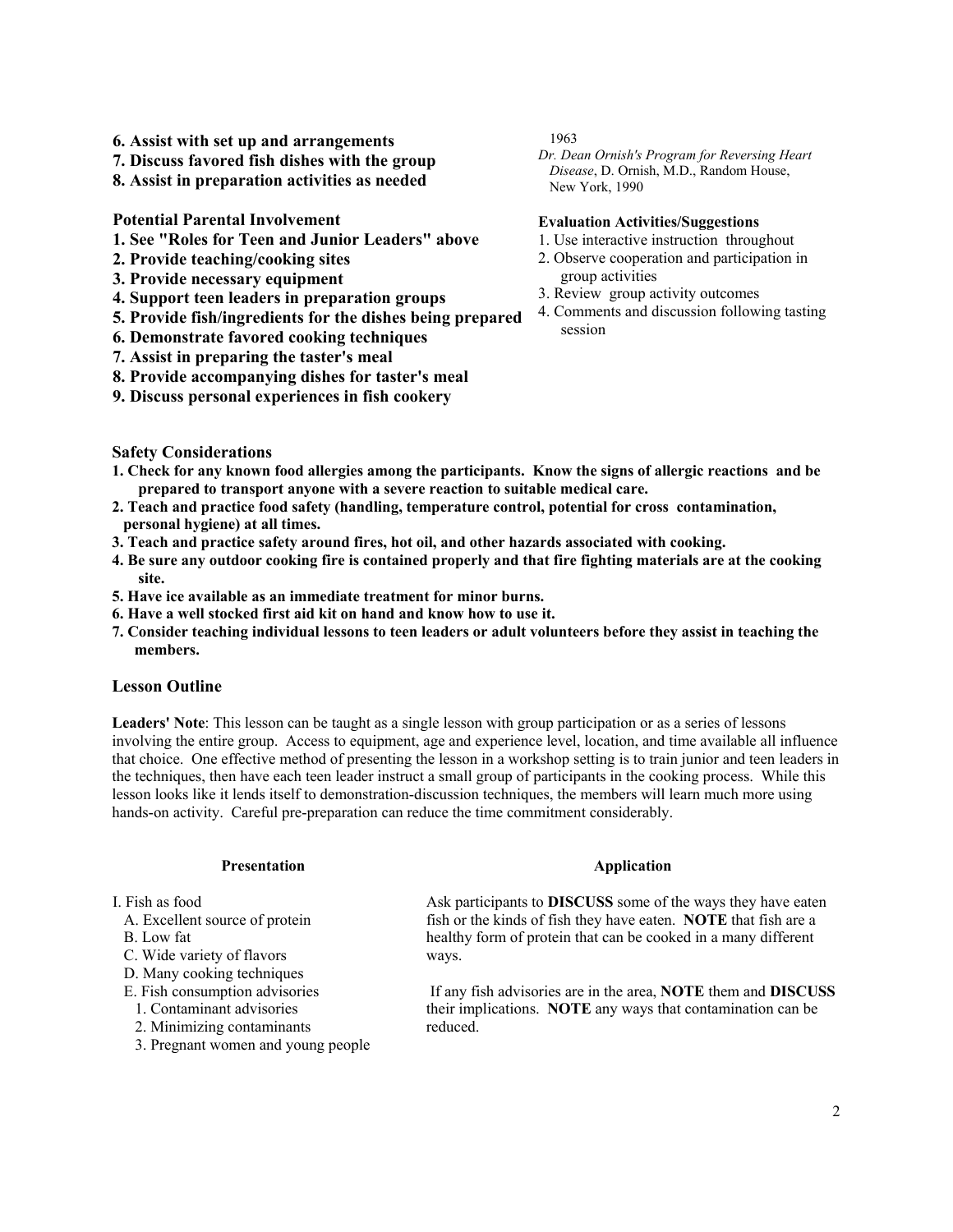II. Fish selection and information

- A. Matching method to fish
- 1. Fatty fishes suitable for dry methods
- 2. Most fishes suitable for moist methods
- B. Method affects quality of product

III. Fish preparation methods

- A. Baked fish dry method of cooking
- 1. Moderate oven (350-375ΕF) preheated (450-500)
- 2. Thick fillets fatty fish skin on
- 3. Whole

4. Stuffed - whole or fillets

B. Braising 1. Moderate (375) to very hot oven (425-

- 450ΕF) dry or semi-dry
- 2. Baked in stock, not submerged
- 3. Baked uncovered or lightly covered
- 4. Thin or small fillets
- 5. Lean fish
- C. Planked fish

1. Fillets or butterflied fish

- 2. Fish cooked and served on a wooden plank - dry method of cookery
- 3. Indoor (baked) or outdoor (broiled) preparation
- 4. Fatty or lean fish
- 5. Plank soaked in water 30 minutes, warmed in oven and treated with oil
- 6. Fish placed on plank skin side down a. Season to taste
- b. Cook until opaque and flaky
- 7. Garnish with vegetables
- 8. Serve using plank as serving plate
- 9. Outdoor method
- a. Nail fish to plank;
- b. Follow general instructions
- c. Prop planked fish near coals
- d. Turn to keep cooking even
- e. Adjust proximity to coals
- D. Broiled or grilled
	- 1. Direct, dry heat
	- a. Broiler in oven
	- b. Coals for outdoor preparation
	- 2. Fatty. fillets or steaks
	- 3. Small whole fish
	- 4. Lean fillets with basting
	- 5. Not good for thick cuts cooks unevenly

E. Pan fried or sauteed

Briefly **DISCUSS** matching cooking methods to the fish, testing for freshness, and nutritional information. (See *Fish Selection and Nutritional Information*)

**Comments**: The oven rack should be in the center of the oven. Bake uncovered. The larger, the thicker the fish - the lower the temperature and the longer the cooking time. The smaller, the thinner the fish - the higher the temperature and the shorter the cooking time. Check frequently for doneness. **Don't OVERCOOK!**

**NOTE** that the same conditions apply for braising as for baking above.

**Comments:** Same as above except preheat oven and plank at higher temperatures and reduce heat when placed in oven. Additional basting may be needed for lean fish and attention to cooking time and doneness for smaller or thinner cuts. If they are available, show examples of specialized cooking boards for making planked fish, noting that the grooves are designed to capture and hold any juices that are produced as the fish cooks. If not available, show plank and shallow pan.

**NOTE** that the seasoning process must be repeated every time the plank is used for cooking.

**WATCH** the fish to avoid overcooking. Done when opaque and flaky.

**REMIND** participants that woods like cherry and willow may have a bitter flavor that will strike through the fish (particularly if the wood is green), while maple or ash is almost flavorless. If the wood is to be covered with foil any type of wood and be used, including resinous woods like pine or spruce.

**SHOW** participants broiler trays, wire broiling baskets, skewers or any other specific broiling equipment. **REMIND** participants trays, baskets, grills (cooking surfaces or holders) should be oiled thoroughly to prevent sticking, and oven and cooking utensils should be preheated before putting seasoned fish in/on for broiling. Also **REMIND** them that small delicate fish and lean cuts should be cooked at greater distances from the heat source and basted frequently. **AVOID** very thick cuts of fish since broiling tends to make the outside leathery and the inside is barely warmed.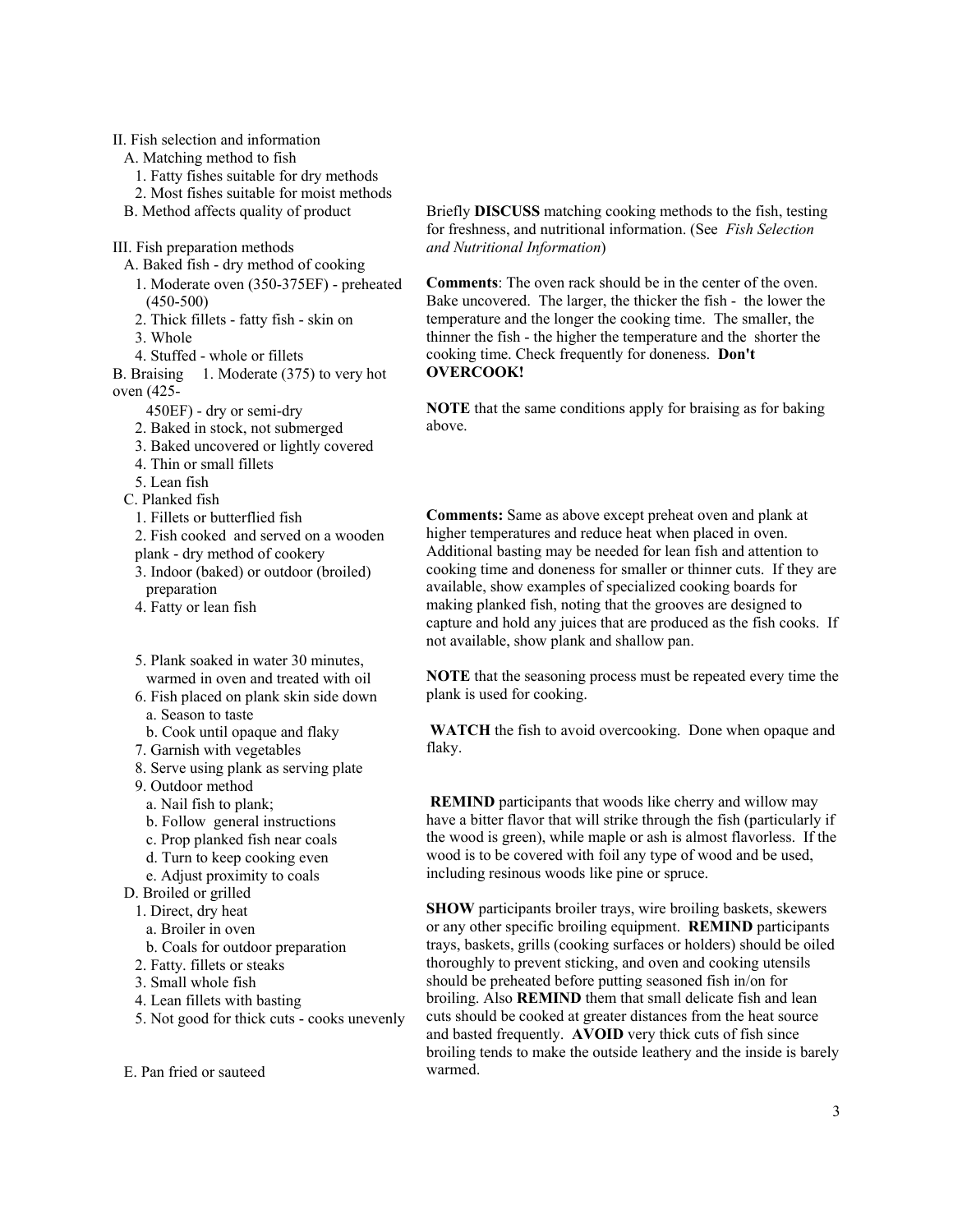- 1. Large, heavy gauge, hot skillet
- 2. Butter, margarine or cooking oil
- a. Butter or margarine at foaming stage
- b. Oil about 1/8 inch deep
- c. Peanut oil or canola oil preferred
- 3. Brown fish on both sides
- 4. Small, whole or pan-dressed fish
- 5. Small or thin fillets
- 6. Plain, floured or battered
- F. Deep fat frying
	- 1. Popular method for many types of fish
- 2. Hot cooking oil (360-380ΕF)
- 3. Fish completely submerged in hot oil
- 4. Use fryer or deep pot with wire basket
- 5. Smaller pieces or small whole fish
- 6. Seasoned corn meal or flour
- 7. Corn meal/flour batter
- 8. Tempura batter
- G. Poached, steamed or boiled fish
- 1. Poached
	- a. Pre-heat cooking medium
	- 1) Court bouillon
	- 2) Salted water
	- 3) Tomato juice
	- 4) Milk
	- b. Submerge on perforated rack
- 2. Steamed
	- a. Not submerged
	- b. Liquid in bottom of pan
	- c. Fish on rack above liquid
- d. Fish cooked in steam
- 3. Boiled fish
	- a. Covered pot or kettle with rack
	- b. Fish kettle designed for this purpose
	- c. Submerge in medium
	- d. Simmer about 10 to 30 or 40 minutes 1) Consider size
	- 2) Consider thickness
- 4. Save stock for other dishes

H. Soups, stews and chowders; fish cakes, casseroles and other dishes

- 1. Many outstanding types
- 2. Most fish suitable
- 3. Fish may be precooked by an above

 method or added raw in cooking process I. Salads

- 1. Poached or steamed fish; boned and chilled
- 2. Many salad types
- IV. Let's get to it!!!!
- A. Divide participants into cooking groups 1. Assign teen or junior leaders to groups

 **CAUTION** participants about care and techniques useful to prevent spattering and burns. **SUPERVISE** young or inexperienced members carefully - one on one. **DEMONSTRATE** cooking one first before participant does one. **STRESS** and **PRACTICE** all safety procedures. **CONSIDER** using safety goggles for younger members.

**SHOW** participants related equipment and tools and **EXPLAIN** their use. **USE** a thermometer, wire basket or slotted skimmer for emersion and removal. **STRESS** safety and demonstrate as above.

**SHOW** participants poaching equipment and **DEMONSTRATE** how it is used. If available **SHOW** various fish poaching kettles specifically made for this method of cookery. **EXPLAIN** various cooking mediums and ways poached fish may be used and served and uses of stock.

Have participants **DISCUSS** various recipes they enjoy. **SHARE** any other methods or dishes that are unusual or interesting.

**ENCOURAGE** participants to use a cooking method they've not tried before.

 **DISCUSS** ways of preparing and serving fish. See *lesson narrative* for suggested activities with kids cooking fish.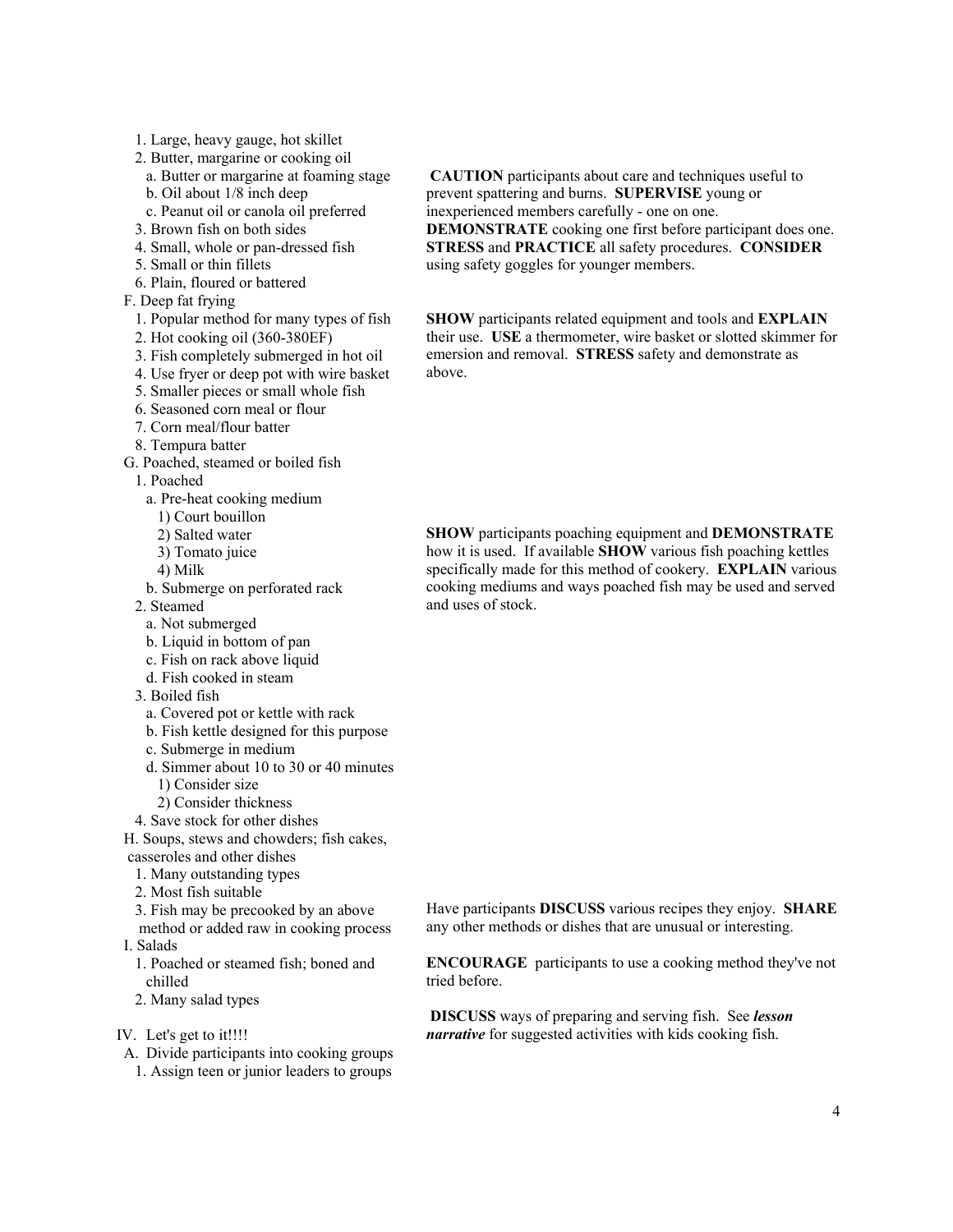| 2. Provide materials and ingredients for task | <b>PROVIDE</b> recipes, necessary ingredients, cooking utensils, etc; |
|-----------------------------------------------|-----------------------------------------------------------------------|
| B. Intervene ONLY if necessary                | but let the kids get what they need for their dishes. REFRAIN         |
| 1. Promote kids cooking                       | from "helping" too much! <b>REMEMBER</b> we all learn more by         |
| 2. Watch safety                               | actually doing than by hearing and seeing someone else do it.         |
| 3. Assist as required                         |                                                                       |
| C. Follow time plan                           |                                                                       |
| D. Participants run the show                  |                                                                       |
| 1. Cook and prepare                           | Leaders - Don't rob participants of the joy of owning what            |
| 2. Serve and EAT!                             | they are learning. Even the clean up chores will be fun unless        |
| 3. Clean up                                   | we tell them otherwise!                                               |
| V. Feast time                                 |                                                                       |

A. Arrange side tables attractively B. Provide side dishes and drinks

C. Enjoy a taster's feast

**REMEMBER** to compliment the chefs and the anglers on their catch, cooking and hard work!

## **Summary Activity**

If a variety of fish cookery methods and types are included in your lesson presentation or workshop, finish it with a taster's feast. Serve the various dishes in small amounts to allow all the participants and adults to sample each dish. Develop critique cards that will allow each person to evaluate their impressions of the dishes they sample. Summarize the comments and present them at a later meeting.

### **Lesson Narrative**

Fish cookery is an exciting and rewarding skill to add to a person's culinary skills. There are a number of ways to introduce a novice to learning these no matter the age, skill level, experience, or location. Fish cookery can be done as a single lesson of can be stacked with a series of lessons or piggybacked with other activities. If fish is to be purchased for cooking, comparison shopping of fresh, frozen, canned, etc., nutritive values as a source of protein and price compared to other meats and a variety of lessons can be added. If the fish you are cooking are the ones you have caught, even better! Lessons can be added on cleaning your catch, various ways for preparing it for cooking, etc. Whether you are out on a club fishing or camping trip, or at home there are a few basics to follow. Care should be taken in the selection, handling and preparation of fish for freshness and flavor. These will be covered in greater detail later.

Fish lend themselves well to a variety of cooking methods.

 baked - suitable for any size or cut planked fish - elegant for whole fish broiled or grilled - for fillets and small whole fish pan-fried - for small game fish; trout, perch, sunfish, and crappies deep fat fried - perfect for fillets poached fish - for steaks and large pieces of fish steamed fish - for steaks and large pieces of fish soups, stews, chowders, and salads

All these cooking methods are adaptable to indoor or out-door cooking, whether over a grill on a deck or back yard, at a nearby park, or at some campsite or stream side, lakeside or seashore. Whether broiled, baked, steamed, or poached, fish is an excellent quick-cooking, low-calorie main dish. To determine which cooking method to use, check the fat content of the fish. "Fat" fish have oil throughout the flesh; "lean" fish have a drier flesh. Fat fish can be broiled or baked because their fat helps keep them from drying out during cooking. Lean fish generally are steamed or poached to keep the flesh moist. However, lean fish can be baked or broiled if basted with a little melted butter, margarine or a marinade.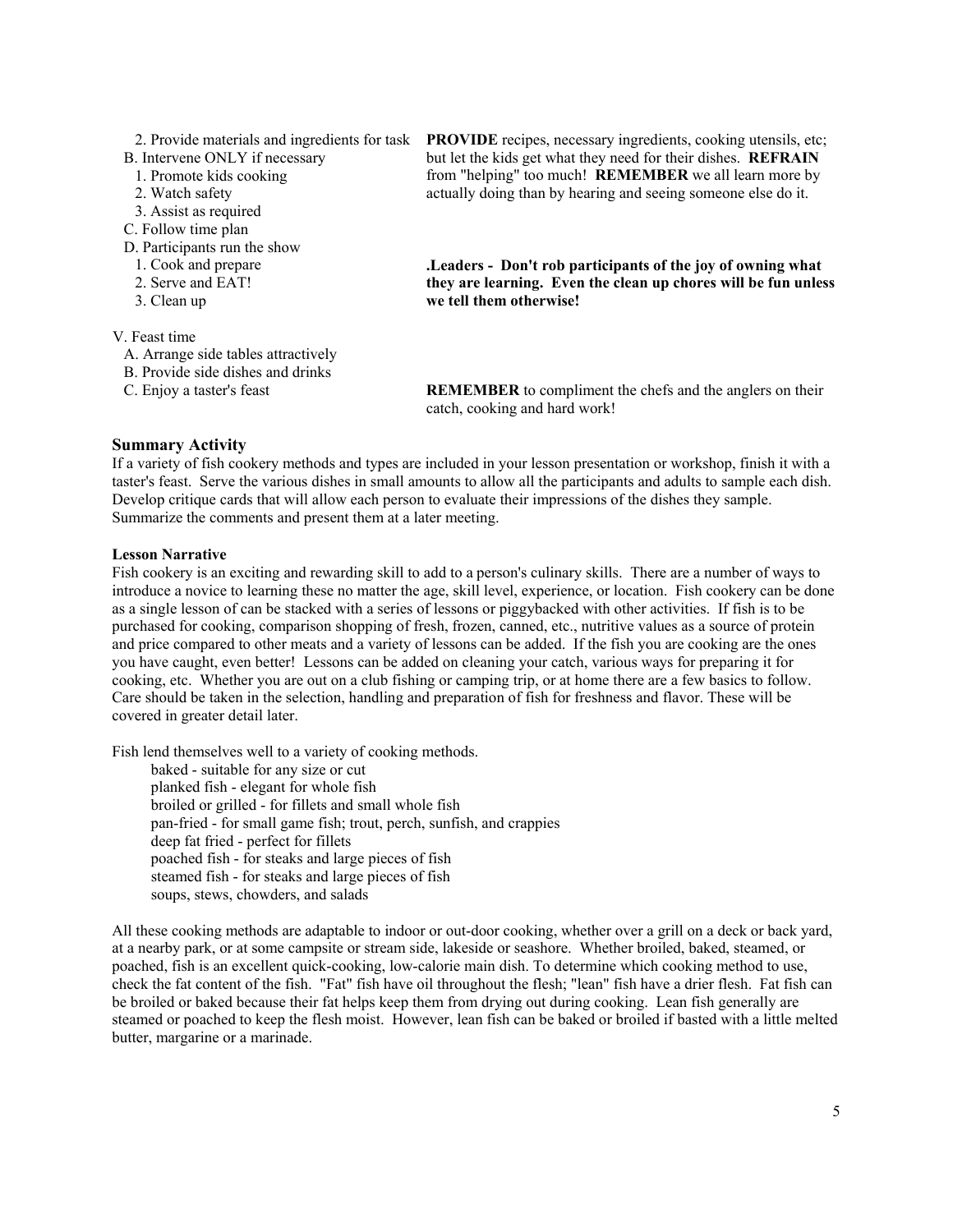The size of the fish pieces also helps determine the cooking method. Thin fillets are best broiled, whereas thicker steaks and pan-dressed fish are better when they are poached or baked. During cooking, doneness is indicated by a change in flesh color from a translucent pinkish white to an opaque white. To check for doneness, place fork tines into the fish at a 45-degree angle and twist the fork. If the fish resists flaking and still looks translucent, it is not done. At the just-right stage, the fish will flake apart easily when the fork is twisted. It also will have a milky white color. If cooked too long, fish becomes mealy, tough, and dry.

Fish cooks VERY quickly, generally just a few minutes depending on its thickness, so careful attention needs to be given.

Probably the single most important factor in cooking fish is freshness! The fresher, the better!! The second most important is preparation by following safe handling practices - keep chilled, refrigerated or frozen; thaw in refrigerator or microwave; keep raw fish separate from other foods; wash hands before handling fish and wash working surfaces including cutting boards, utensils and hands after touching raw fish; cook thoroughly; keep hot foods hot and cold foods cold; and refrigerate leftovers immediately or discard. This applies whether cooking indoors or out.

### **Fish Preparation Examples and General Cooking Instructions**

**Baked Fish** - Baking is ideal for whole or stuffed fish which are to be cooked with skins on, or very thick cuts of fish such as steaks or very thick fillets which might dry out under direct heat. Small fillets of fatty fish and lean fish should be braised or broiled to retain their best flavor and texture. Baking can be done in a very hot oven for a short period, or a moderate oven (350-375) for a longer time, 15-20 minutes for fillets, 20-30 minutes for steaks, 10-15 minutes per pound for whole fish. Select pans to fit the size of the fish. A cooking rack may be useful, particularly for fatty or stronger flavored fishes. Lightly coat the pan and the rack with non-stick cooking spray or oil to aid in handling and cleaning. Thinner and smaller fillets may be cooked at higher temperatures for less time. Check frequently to test for doneness. For stuffed whole fish, lightly fill cavity 2/3 full with favorite stuffing (or see recipe fact sheet) and sew shut or fasten with skewers. For fillets, place stuffing between 2 pieces of fish and hold sides secure with toothpicks or skewers. Stuffed fish should be cooked at lower temperatures and longer times to insure thorough cooking.

**Braised Fish** -Braising is suitable for smaller fillets of fatty fish and lean fish. Follow directions for baked fish except bake in stock of some kind similar to poaching, but do not submerge the fish. Add a small amount of stock, tomato juice or stewed tomatoes, milk or water, season fish lightly and bake either uncovered or lightly covered. Onions, other vegetables and herbs may be added to the liquid. Increase cooking time slightly or heat liquid before adding.

**Planked Fish** - Planking is an elegant method for whole fish or butterflied fillets! Find a suitable sized, splinterfree, hardwood plank, bread board or find a suitable sized, splinter-free wooden platter. Soak plank in cold water for about half an hour; put in a moderate oven for 5 minutes or so to warm it up; brush it liberally with a good cooking oil (plank is now ready for use and should be seasoned this way each time it is used). Place whole fish, fish fillets, or butterflied fish on plank, skin side down; spread with melted butter; add salt and pepper and any herbs. Bake or roast in a very hot oven (450-500) for about 5 minutes; reduce heat (350-400) and cook until done (test flaking with a fork) 15 or 20 minutes more (depending on thickness of the fish). Place under broiler for a couple of minutes if not brown enough. Remove plank, garnish with vegetables, more melted butter plus parsley or other herbs and serve using the plank as the dish. If the plank has no drain trough or a depression to catch the juices, it should be put in a shallow pan to catch the juices. For outdoor cooking, use a clean, sweet hardwood plank several inches thick, or any handy slab, shake or other piece of wood of suitable size, sheathing the working side with aluminum foil. The wood should be slightly wider and longer than the split fish. With the skin side toward the back, nail the opened flattened fish to the plank. Spread with butter of cooking oil. Salt and pepper. Prop the planked fish near the fire, turning and basting it occasionally to be sure the fish broils evenly at proper heat. Fish is ready as soon as it is flaky. Use the plank as a plate.

**Broiled or Grilled Fish** - Broiled of grilled fish is cooked over or under direct, dry heat. This method is great for fatty fillets or steaks. Lean may be used with basting. Fish to be broiled / grilled can be left whole, split, or filleted.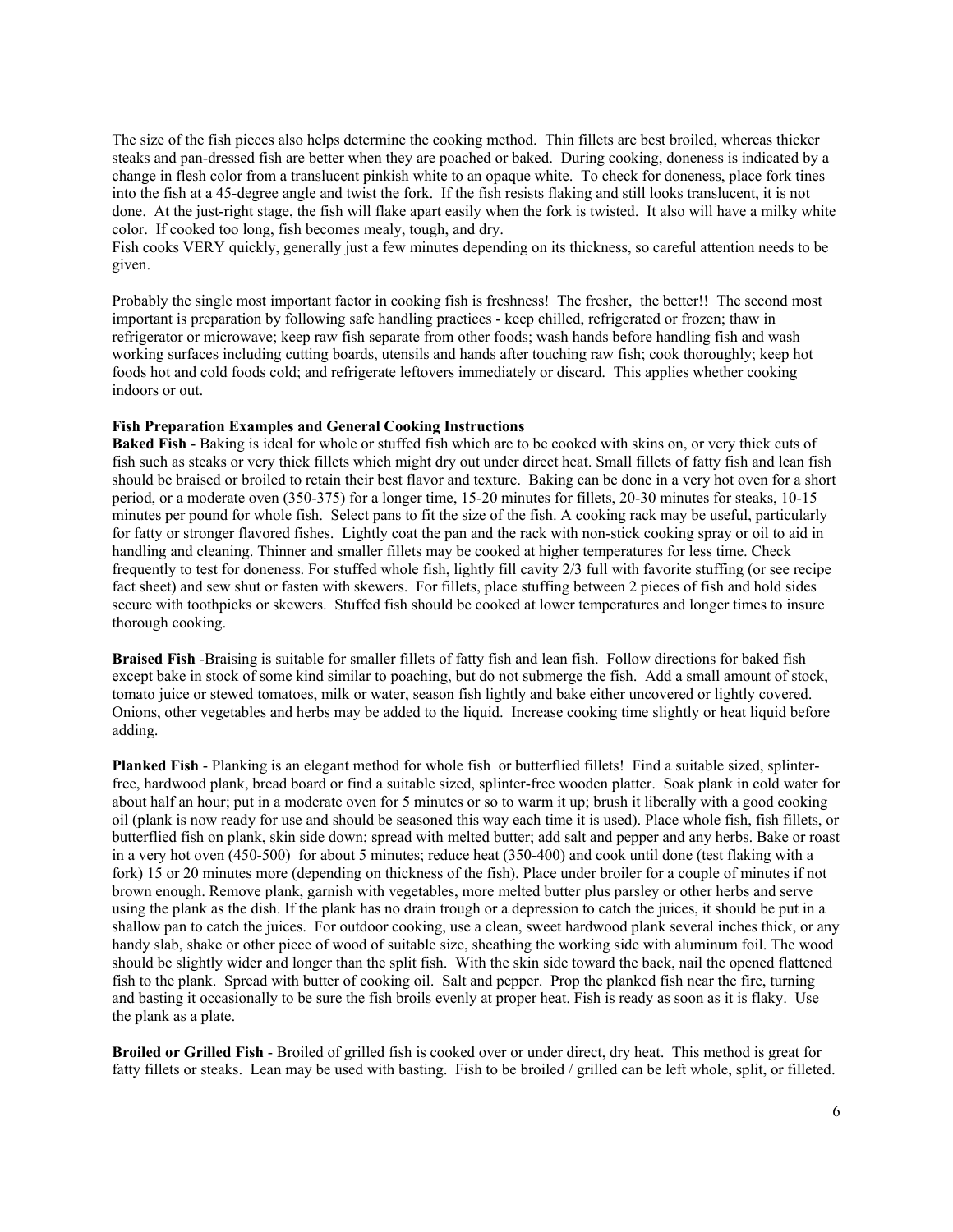Use a broiling tray, grill or wire basket; oil thoroughly. Heat oven and pan before putting in the fish so it cooks evenly. Season fish and broil. Small delicate fish can be broiled, but lean cuts should be cooked at a greater distance from the fire and basted with some complimentary sauce, butter or oil. Avoid very thick cuts of fish since broiling tends to make the outside leathery while the inside is barely warmed.

**Pan-frying or Sauteing Fish** - Pan-fry in a large, hot skillet with shortening or a good cooking oil (1/8 inch deep) or a little butter or margarine which has been brought to the foaming stage. Sprinkle with salt and pepper, or with seasoned flour or dipped in batter. Cook over low or medium heat until golden brown. Turn carefully and brown other side, about 10 minutes in all. Drain on paper towels and serve hot. The sauteed skin should be crispy, not burned, and the flesh succulent. Avoid overcrowding and do not use a lid since this will cause steam and the skin will not crisp. If the fish contains too much moisture, the butter will spatter. (one reason not to soak fish in water before frying). Ideal for small fish and fillets. Serve with lemon or lime.

**Deep Fat Frying** - This is a popular method of cooking for many kinds of fish and is perfect for fillets. Heat cooking oil to 360 to 380F in a deep pot or fryer before adding the fish. The oil should be deep enough so that the fish is completely submerged. They will rise to the surface when cooked. A wire basket is useful for this process. Cook smaller fish or cuts at the higher temperatures. Before frying, fish should be dipped in milk then flour, dipped in batter, rolled in seasoned corn meal, or rolled in flour and then dipped in beaten egg and bread crumbs. Drain fish on absorbent paper and serve immediately. There are a number of fish batters and tempura batter recipes to try.

 **Poaching/Steaming/Boiling** - These moist methods of cooking are great for steaks and large pieces of fish. Small whole fish are or sections of fish are cooked submerged (for poaching or boiling) in a hot court-bouillon, salted water, tomato juice or milk. Add diced onions or herbs if you want and simmer in any suitably sized pot but a long fish kettle designed for this purpose is preferred for larger pieces. Fish kettles may be rectangular, ideal for large whole fish such as salmon, or diamond shaped for fish such as flounder, sole or turbot and have a perforated rack upon which the fish is placed. To prevent a whole fish from breaking while cooking and to aid in handling, wrap the fish in cheesecloth and secure to the rack. The fish will remain intact and flat. Barely cover with hot salted water, tomato juice or milk, or use any number of court-bouillon recipes found in any good cook book. The liquid must submerge the fish completely. Bring the liquid to a boil before adding the fish (the bouillon will cease bubbling for a minute, but when it boils again, reduce the heat), cover and simmer slowly. Depending on the size or cut of the fish, cooking time may be as little as about 10 minutes or as much as 30 - 40 minutes. Cook until the fish is flaky. Remove the fish and serve hot or cold. Steamed are not submerged but are cooked by placing rack with fish above boiling liquid and cook covered in the steam generated. If desired, thicken the remaining gravy by stirring in flour and margarine. An egg sauce is a particularly fitting accompaniment for fish poached in salted water. Melt 2 tablespoons of margarine in a separate pan. Blend in 2 tablespoons of flour. Gradually stir in 1 cup of milk and cook about 5 minutes or until the sauce is thick and smooth. Remove from heat and add 2 teaspoon salt, a sprinkle of black pepper. Add 1/4 teaspoon of paprika and 1 teaspoon of dried parsley for eye and taste appeal. Stir in 2 fine chopped, hard boiled eggs. Pour the hot sauce over the fish and serve. Small fillets are just barely covered with the liquid in a shallow pan and can be used as stock for fish chowders, stews, or bouillabaisse.

**Soups, Stews, Chowders, Salads, Fish Cakes, and Casseroles** - Poached or steamed fish, chilled may be excellent in salads. Experiment on your own or follow recipes in a good cook book. Soups, stews and chowders may be made from the strained bouillon of poached/boiled and boned fish or make base and add vegetables and hunks of raw boneless fish.

### **Let's Get To It!!**

This is where the fun really begins ! This is also where leaders should have it all pulled together, keeping a few key elements in mind and planning around them. A few basic questions are key.

- 1. What are the objectives? What are we trying to accomplish? Most importantly what are the kids expecting and what do they wish to learn?
- 2. How many participants will there be and how much cooking experience have they had?
- 3. What constraints are there (such as time, space, equipment, etc.) and how have they been factored in. (Rather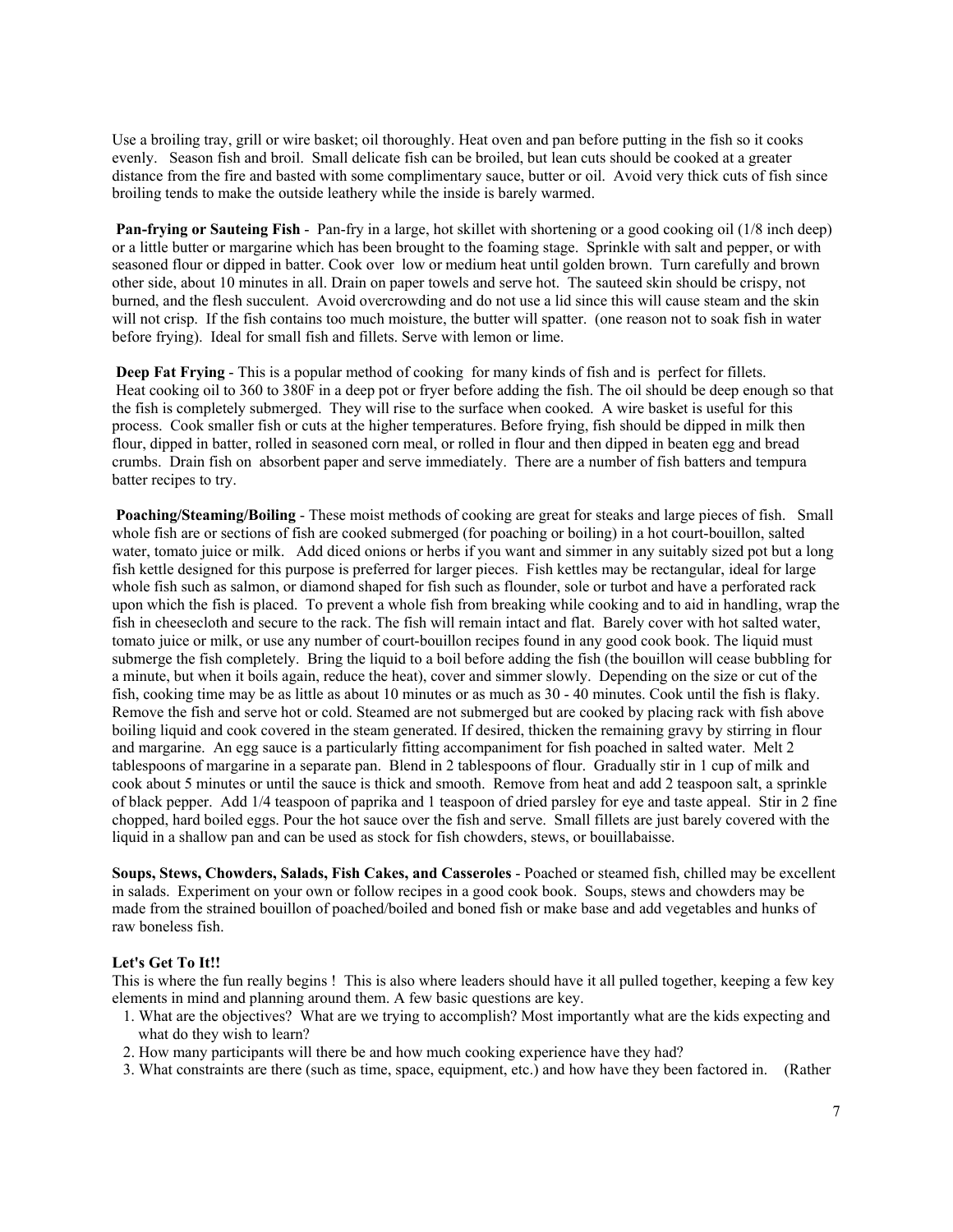than being hindrances, these can be great tools in incorporating help from parents, volunteers, and others!)

There are a few other factors to keep in mind. It needs to be fun, it needs to be do-able, it needs to be challenging and most of all it needs to be hands on - T**HEIR hands on.** Match the event with what you have and what you are trying to accomplish. Use common sense. If the group is small and has had little cooking experience, match the activity to that situation. Keep it simple. If the group is large and has great cooking skills, match that, too. Always make it challenging or a new learning experience, and you can always make it as complicated as you dare to try. The single greatest thing to remember is that people learn more by doing and the more hands on the group can participate in from planning to execution, the more they will get out of the event and the more they will "own it". This can be as simple as buying a few fish fillets and having a handful of nine year-olds cooking it in your kitchen or as extensive as a camp out, fishing expedition with a large club with a wide range of experiences and ages.

Once these elements and factors are determined we are now ready to begin. Divide the group, if possible, into cooking groups. Consider teaming beginners with slightly more experienced kids and having a teen or junior leader with each group for support. Other instructors should watch for safety problems or food safety problems, correcting them positively and early. Provide brief instructions on what they are going to do, demonstrating as needed. Each group will have recipe cards and any required materials. They will gather equipment for their project, divide the chores to be done, and prepare the dish according to the instructions.

It is vital that leaders only help **when and if they are NEEDED!** Taking over the learning experience robs the kids of ownership and learning. Hold back as much as possible, but be available to answer questions or provide support, while keeping a sharp eye for safety problems.

Try to stick to a time plan as closely as possible, letting the kids do the cooking, serving and clean up. Even this task will be fun if the adults fail to mention that it is work. Be prepared for some water flying and soap being applied to bodies as well as pots and pans.

### **Feast Time!**

Break out the side dishes and drinks, and arrange them on the table as the kids near completion of their cooking tasks. Arrange the food in an attractive manner. Encourage everyone to sample each dish, taking Ataster=s portions@ at least on the first visit. Enjoy the feast and encourage talk about what was learned during the event cooking, fishing or everything at once. Use the discussion and observation as evaluation tools. Evaluate the recipes and cooking by having a taster=s scorecard. Have everyone comment on the dishes they liked, what they learned about cooking, what they might want to try the next time, and anything else they might want to share. Example: Our Woods and Waters Club planned an all day outing by a local lake. In it we included lessons on how to set up camp, several lessons on fishing, fish cleaning and of course we cooked all 3 meals over camp fires. There were also lessons on canoeing, boating, fly tying, lure building, camp fire building, orienteering and a number of other related subjects. The kids caught all the fish, cleaned them, prepared, and cleaned- up all three meals. We served fish for the meals and tried two or three different cooking methods for sampling at each meal, focusing on new or unfamiliar methods. We tried all kinds of things! Plus other relate foods like baking yeast bread in a dutch oven, bean-hole beans (digging a hole, add coals and burying a pot of beans to cook all day - they were fantastic!!)

### **Exhibit or Sharing Suggestions**

1. Prepare a dish for a food show using fish.